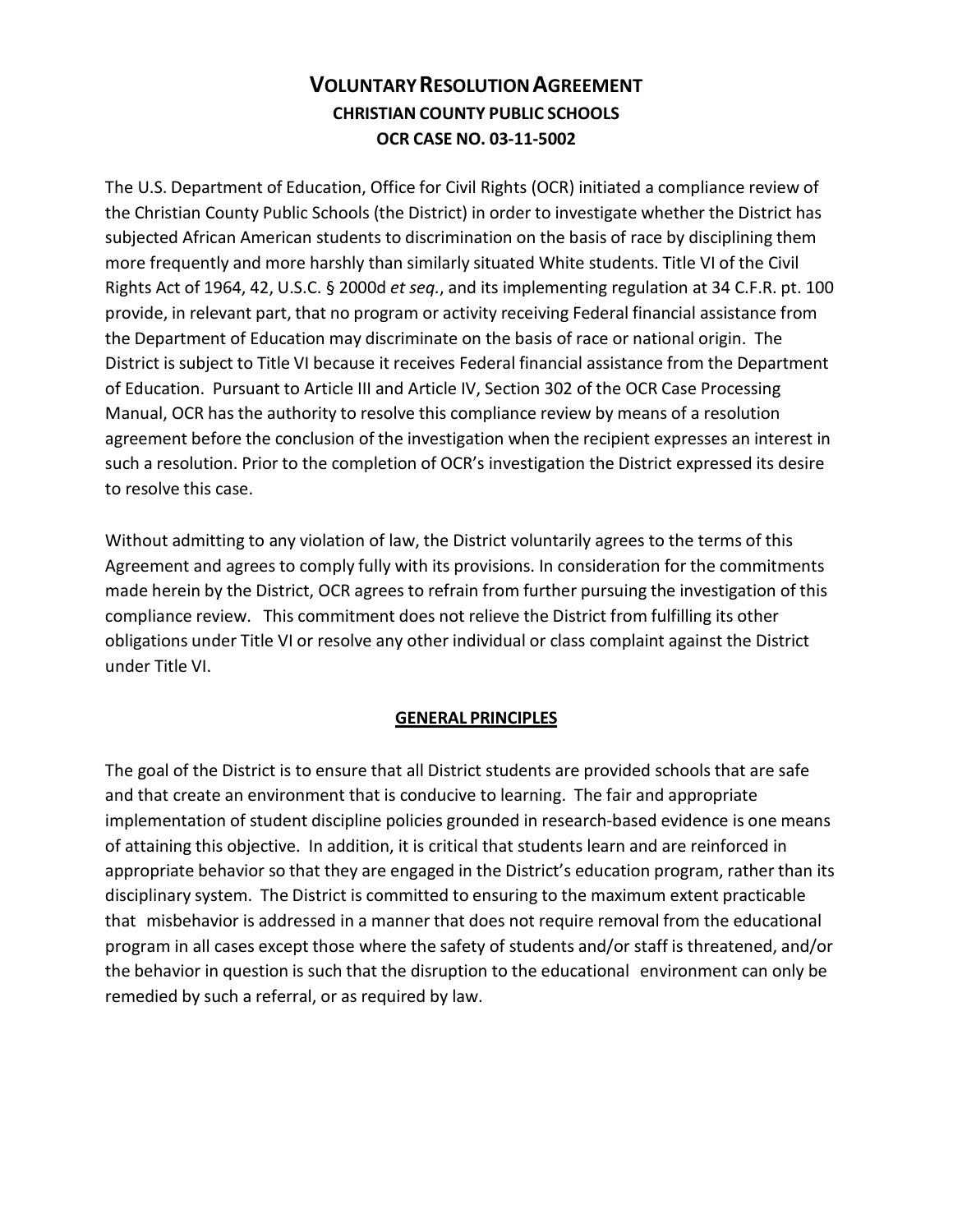#### **SUBSTANTIVE PROVISIONS**

## **A. Collaboration with Consultant**

The District will enter into an agreement with a consultant (such as the Southeastern Equity Center, or another similar agency) to examine and address the root cause(s) of the disparity in its discipline policies, procedures and practices and make recommendations to the district to addressthem. The consultant will, among other things: review District disciplinary policies; conduct a longitudinal study of discipline data collaboratively with the District; disaggregate disciplinary data in focus areas selected in collaboration with the District; and provide technical assistance to the District on making effective use of annual climate surveys. With input from the consultant, the District will review and modify, subject to the review and approval of OCR, its discipline policies, procedures and practices currently in effect to reform those that result in discriminatory referrals, suspensions, expulsion, and/or arrests of students, and/or are discriminatory in application or in effect.

## **REPORTING REQUIREMENT**

• By March 1, 2014, the District will provide OCR with a copy of the agreement with the consultant pursuant to Section A.

### **B. Preventative Strategies, Early Identification of At-Risk Students and Early Intervention**

In collaboration with the consultant, the District will develop and implement strategies for teaching, encouraging and reinforcing positive student behavior that do not require engagement with the discipline system. Such strategies will include, without limitation, the following:

1. Classroom Management and Behavior Support for Staff

The District will implement a requirement that school staff attempt a range of corrective measures before referring a student to disciplinary authorities and/or law enforcement unless the safety of students and/or staff is threatened, the behavior in question is such that the disruption to the educational environment can only be reasonably remedied by such a referral, or the referral is required by law. The District will offer annual training to all staff within the District on classroom management techniques, such as the Promoting Positive Behavior in the Classroom training that the District began requiring for all District staff in May of 2013. (See Section F.1.) In addition, the District will ensure that school staff continue to have available to them appropriate resources and support in order to provide effective classroom management.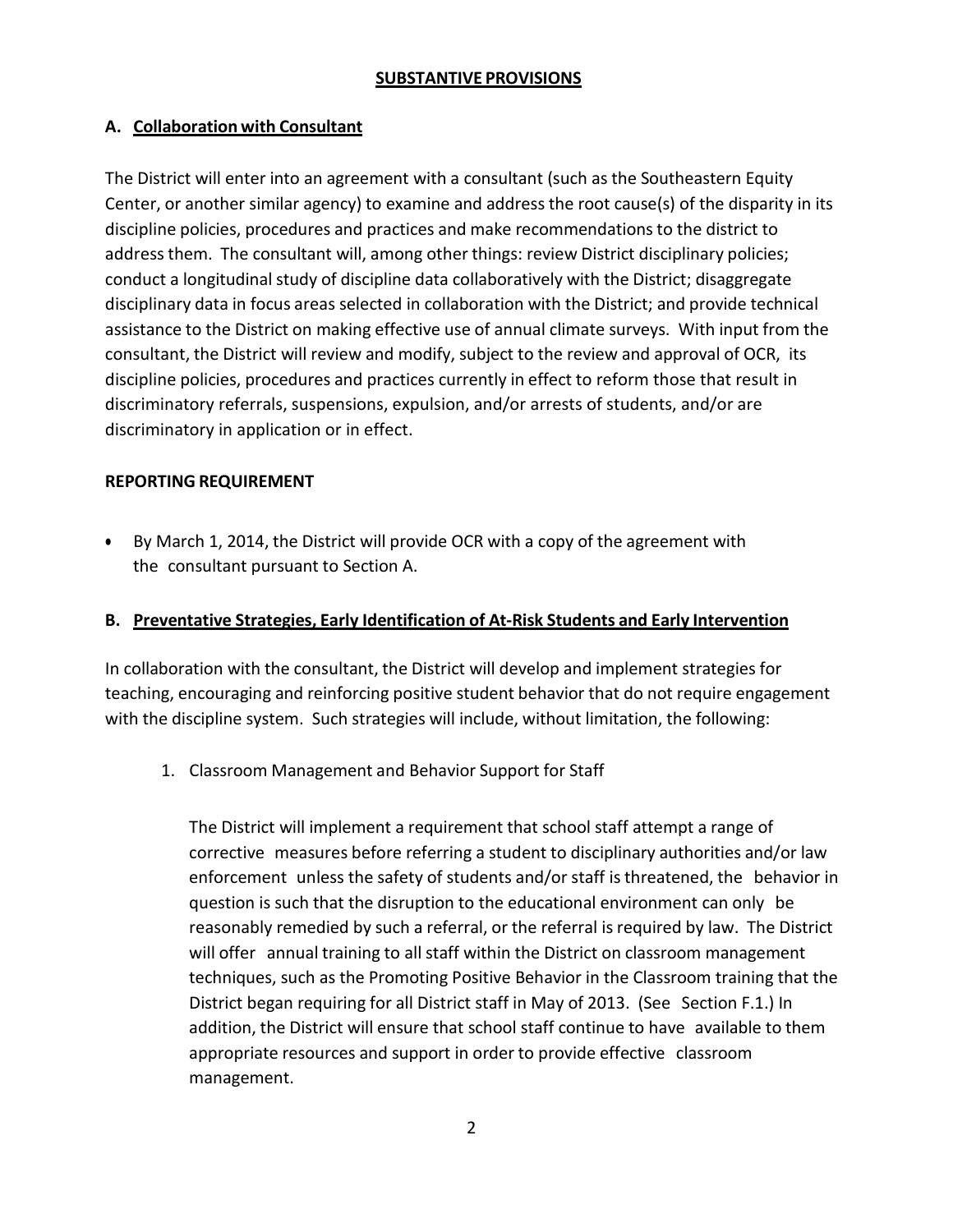### 2. Rewarding Positive Behavior

The District will have in place at every school a system for positively and appropriately encouraging and reinforcing appropriate student behavior, which the District is currently providing by the (1) development and implementation of a District RTI program, (2) the requirement that each school within the District develop and implement its own RTI program, (3) the hiring of 16 Instructional Behavior Coaches (newly created position), (4) the hiring of hiring of three additional social workers, and (5) the inclusion of appropriate requirements and goals within the current Comprehensive District Improvement Plan. The District will offer annual training to all staff within the District on rewarding positive behavior, such as that included in the Promoting Positive Behavior in the Classroom training that the District began requiring for all staff in May of 2013. (See Section F.1.)

3. Supports for Struggling Students

If, after the corrective measures required by Section B.1 above have been fully implemented, a student is referred for discipline more than once in a school year for behavior that disrupts their education and/or the education of other students, the District will provide one or more of the following school-based supports to assist the student. These supports may include, but need not be limited to, the following:

- a. Adult in-school mentoring;
- b. Peer in-school mentoring;
- c. Access to guidance counselors, student support staff, social workers or student advocates as appropriate;
- d. Involvement of parents in the discipline process;
- e. The development and implementation of a behavior support plan;
- f. Assistance with learning appropriate behavior and developing self-management skills; and
- g. Referral for educational services, where indicated and appropriate.

The District will offer annual training to all staff within the District on providing supports for struggling students, such as that included in the Promoting Positive Behavior in the Classroom training that the District began requiring for all staff in May of 2013. (See Section F.1.)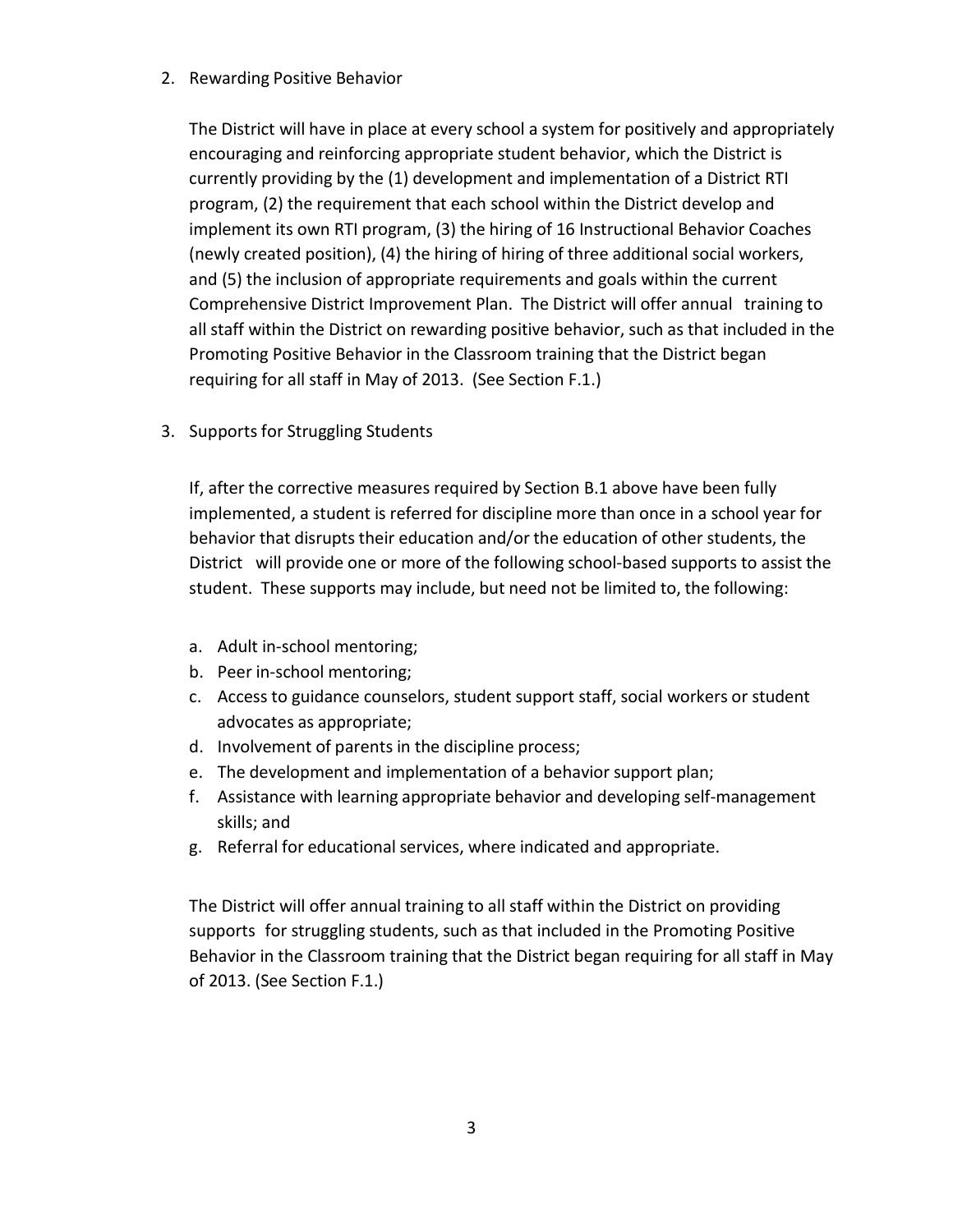#### **REPORTING REQUIREMENT**

• By July 1, 2014, and annually thereafter until OCR closes the monitoring of this Agreement, the District will submit a report with supporting documentation demonstrating its full implementation of Section B.

## **C. Review and Revision of the District's Discipline Policies, Procedures, and Practices**

- 1. In collaboration with the consultant, the District will analyze its 2011-2012 and 2012- 2013 discipline data by race/ethnicity. Based on this analysis, the District will work in collaboration with the consultant to identify any possible improvements or revisions to existing disciplinary policies and procedures in the following areas:
	- a. Referrals for discipline;
	- b. Help/SAFE assignments;
	- c. Isolated Classroom Environment (ICE) assignments;
	- d. Out-of-school suspensions (OSS); and
	- e. Referrals to law enforcement.
- 2. The District will revise and submit to OCR for review and comment its student discipline policies as necessary to fulfill the purposes of this Agreement. In doing so, the District will take into account those proposed revisions developed with the assistance of the consultant, as well as any recommendations or suggestions made by students (including through school climate surveys or student forums referenced herein), faculty/staff, and parents. The District will ensure that its student discipline policies are written and organized in such a way that they are easily understood by students, faculty/staff, and parents.
- 3. The revised student discipline policies will require that disciplinary authorities consider alternatives to expulsion, suspension or other sanctions that require removal from the education setting, except when applicable state or federal law would require otherwise.
- 4. OCR will notify the District when it has completed its review of the revised student discipline policies. Within 90 days of OCR's review, the District will publish the student discipline policies in the form of a revised Code of Acceptable Behavior (the Code). The District will take steps to ensure that the revised student discipline policies are disseminated in a timely manner to all District students, parents and staff, and are posted in a prominent location on the District's website and in each District school. In addition, within 45 days of OCR's review, the District will ensure that the revised student discipline policies are translated into any high-incidence languages within the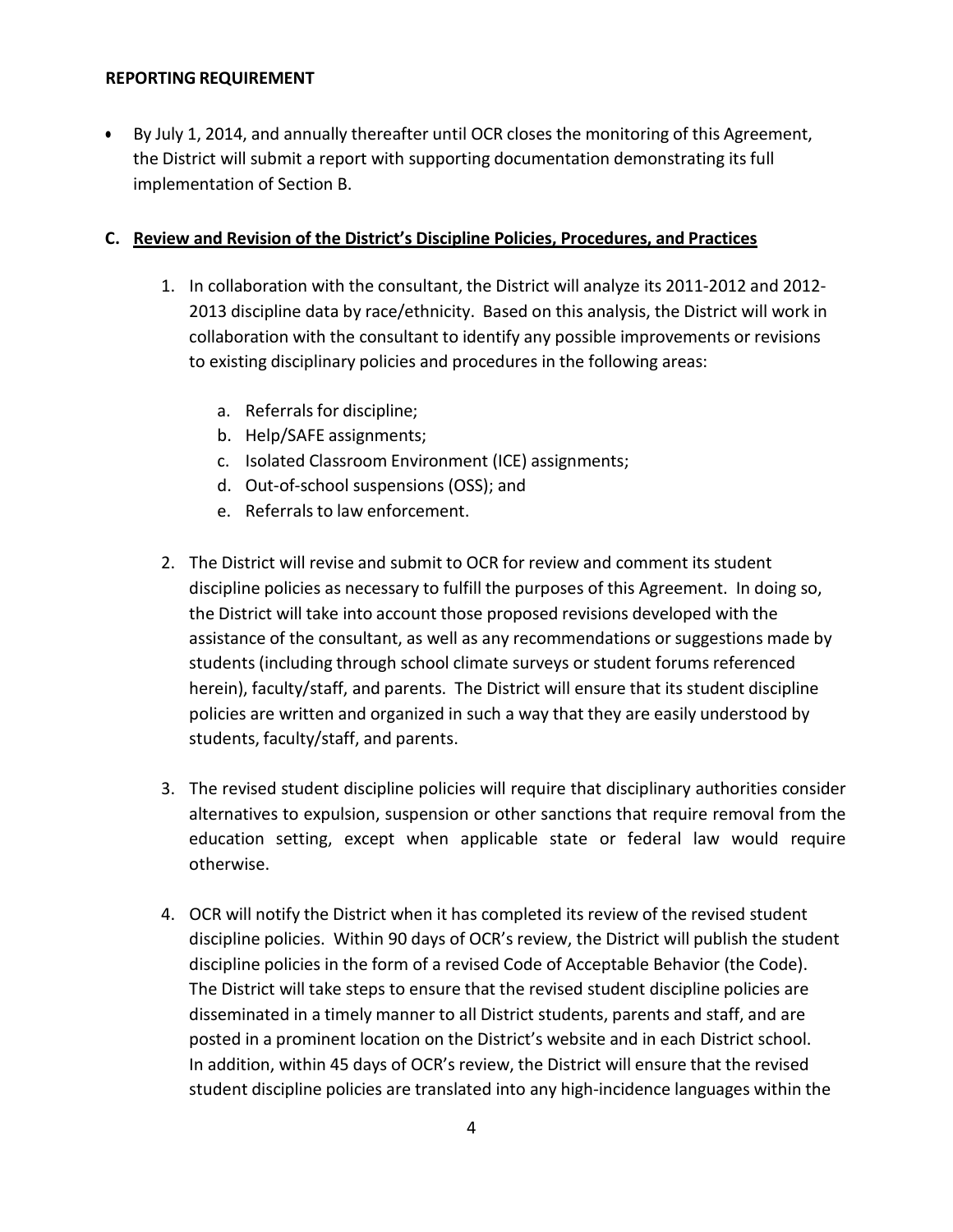District.

# **REPORTING REQUIREMENTS**

- By July 1, 2014, the District will forward the results of its 2013-14 school year data review and the proposed revisions to discipline policies (including recommendations received from students, faculty/staff and parents) developed pursuant to Section C.1 to OCR for review.
- By July 1, 2014, the District will forward a copy of its publication of the revised discipline policies, including any translation(s) thereof, to OCR.
- By July 1, 2015, the District will forward the results of its 2014-15 school year data review and the proposed revisionsto discipline policies (including recommendations received from students, faculty/staff and parents) developed pursuant to Section C.1 to OCR for review.

# **D. Discipline Supervisor**

- 1. By April 1 2014, the District will designate an employee to serve as the District's Discipline Supervisor, and will publish this individual's name and/or title, office address, e-mail address and telephone number on its website, in all school publications regarding discipline, and in the notice that the District sends to parents annually. The Discipline Supervisor shall be responsible for ensuring that the implementation of the District's policies concerning discipline is fair and equitable.
- 2. In addition the District will identify a District office administrator who will address complaints of discrimination and denial of due process from parents, guardians, students and others regarding the implementation of the District's disciplinary policies, and will publish this individual's name and/or title, office address, e-mail address and telephone number on its website, in all school publications regarding discipline, and in the notice that the District sends to parents annually. In addressing complaints, the review of individual discipline decisions shall be limited to a review of the written record of the discipline for violations of due process rights or unlawful discrimination.
- 3. In collaboration with the consultant, the District will develop a training program for the District office administrator and for the Discipline Supervisor, including the responsibility of the Discipline Supervisor to regularly develop and participate in activities designed to raise awareness within the District about the implementation of the District's disciplinary policies, as set forth in Sections E, F, G and H below.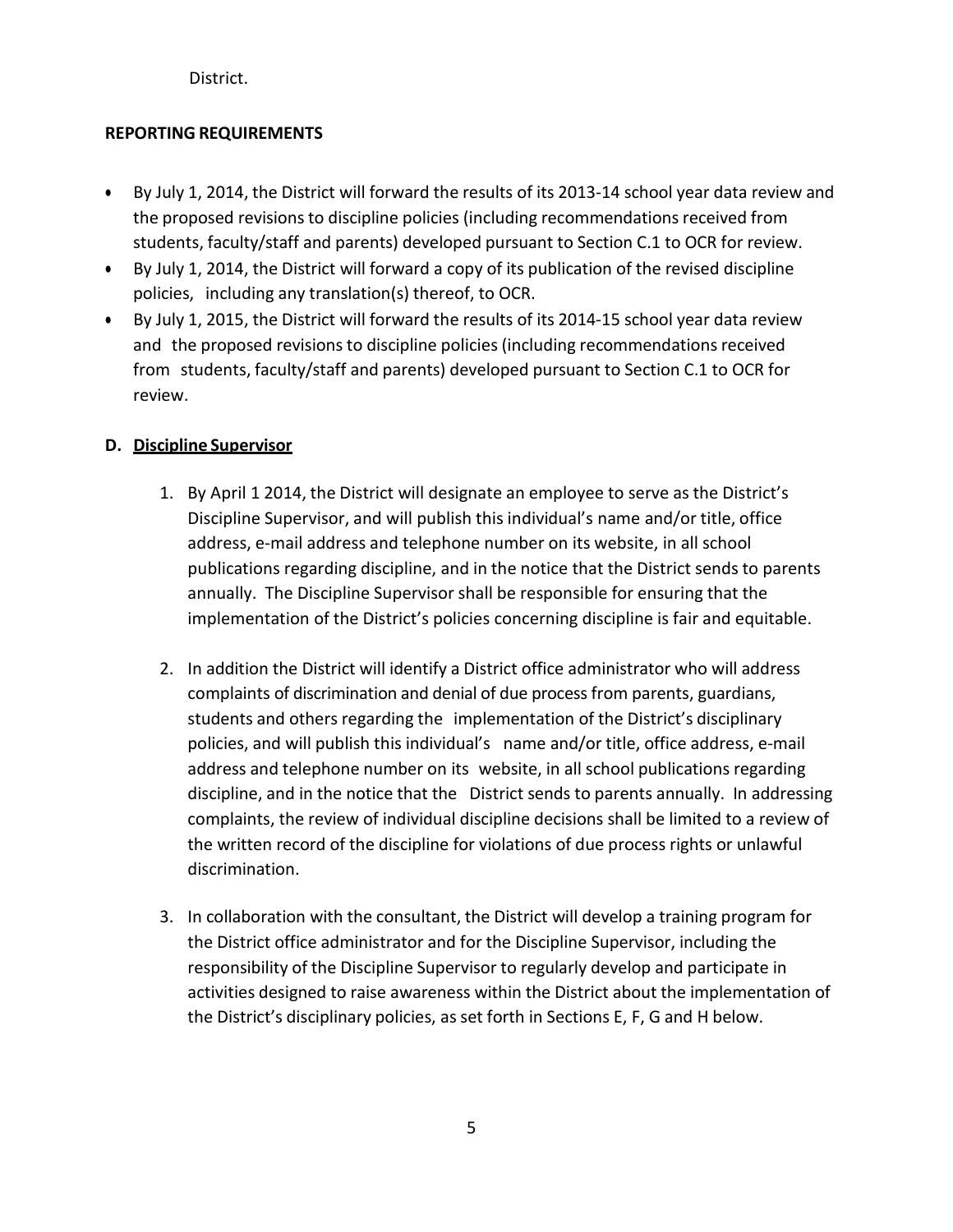#### **REPORTING REQUIREMENTS**

- By April 1, 2014, the District will notify OCR of the names of the individuals who have been designated as Discipline Supervisor and District office administrator.
- By April 1, 2014, the District will submit the training program for the Discipline Supervisor and the District office administrator to OCR for review.
- By August 1, 2014, and annually thereafter until OCR closes the monitoring of this Agreement, the District will provide to OCR a summary of the District Supervisor's activities as set forth in this section.

# **E. Outreach to and Input from School Community Stakeholders**

- 1. School Climate Surveys
	- a. In collaboration with the Consultant, the District will develop and administer an annual school climate survey to students (grades 3-12), staff, and parents. The survey will be administered separately to each of these groups and will measure (including, but not limited to) the perceptions of: relationships among the school community members (teacher-student, teacher-parent, and student relationships); school safety; clarity of rules and behavioral expectations; and fairness and equity in the administration of discipline. The District agrees to submit the climate survey to OCR for review and comment.
	- b. Beginning August 1, 2014, and annually thereafter during the course of OCR's monitoring of this Agreement, the District will provide a summary report of the substance of the responses and the response rate of each group to OCR. The District will also determine a method for sharing the report publically, particularly with the participating groups. For the purposes of this Agreement, all schools will be requested to participate in the climate survey.
- 2. Student Forums

In order to raise awareness of discipline issues, each school in the District will conduct an annual forum during regular school hours which specifically provides students with an opportunity to discuss with faculty and administrators any matters relating to discipline, including non-discrimination, and provide their input for any improvements in the District's discipline policies. At least one individual with school-wide responsibility for discipline will attend each forum session. The District will select an appropriate format for each session based on the age/grade levels of students and the particular needs of each school, e.g. classroom discussion, student focus groups, as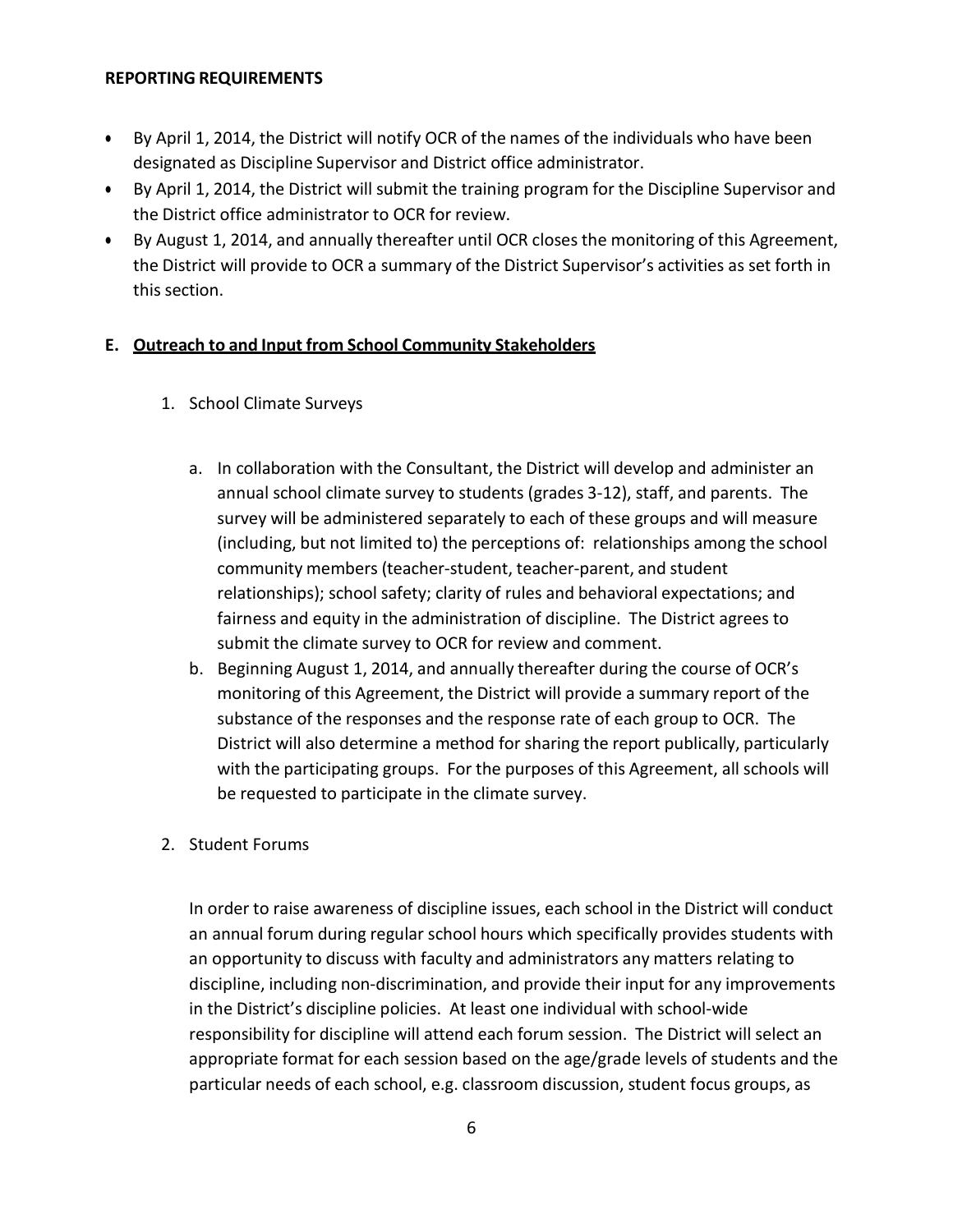long as each student is given the opportunity to participate in such a session at least annually (e.g., if a student body assembly format is used, it shall include time for small group breakout discussions that allow individual students a realistic opportunity to participate).

### **REPORTING REQUIREMENTS**

- By July 1, 2014, the District will submit to OCR for review the Climate Survey developed pursuant to Section E.1.a.
- By December 1, 2014, and until the monitoring of this Agreement is closed, the District will submit to OCR documentation showing that its Climate Surveys have been administered, and a summary report of the substance of the responses as well as the response rate, pursuant to Section E.1.b.
- Within 30 days of the end of the semester in which the forum is conducted, and annually thereafter until the monitoring of this Agreement is closed, the District will submit to OCR a report of each student forum session conducted pursuant to Section E.2, including the date/time/length and location of each session, a list of students attending by race/sex/age/grade level, a list of the faculty and staff attending, a summary of the concerns and suggestions expressed by students at each such session, and the District's responses to the same. The District will also include a narrative which describes how the results were shared publically and with participating groups.

# **F. Training**

1. Staff Training

The District will develop training programs to be delivered annually to staff within the District. The format and delivery method of the training programs may vary depending on the nature and degree of the recipients' interaction with students and with the recipients' role in the disciplinary process. The training will take place prior to the beginning of each school year. The District agrees to provide the same training to any employee hired mid-year within 45 days of employment by the District as practicable. For staff directly involved in student discipline (e.g., teachers and schoollevel administrators), the training must include the components listed below.

- a. The training will emphasize the District's commitment to using the policies referenced in this Agreement to ensure a safe and orderly educational environment and to ensure the fair treatment of all students when making disciplinary referrals and imposing disciplinary sanctions.
- b. The training will emphasize the other approaches and strategies for student development outside the disciplinary system referenced in Section B of this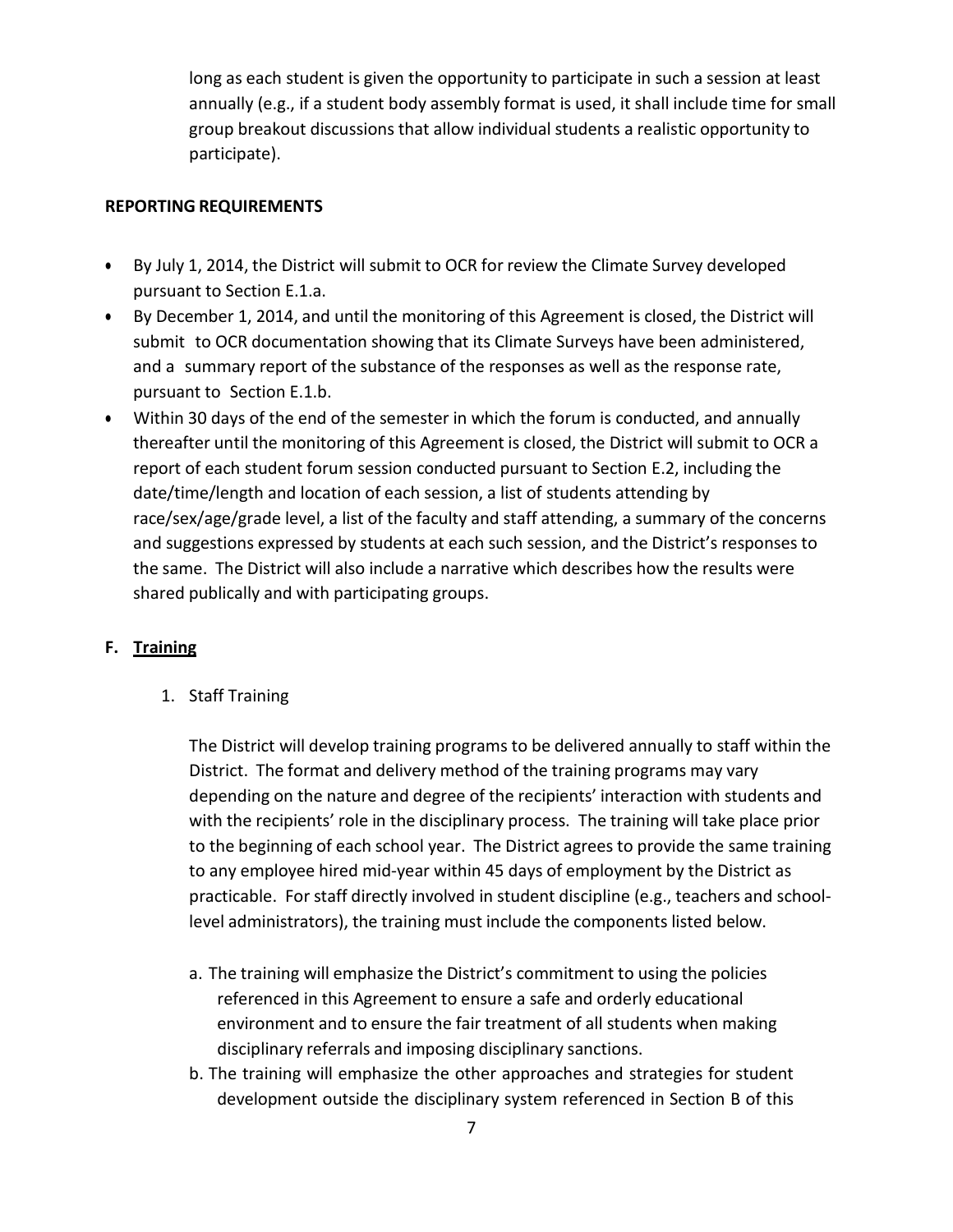Agreement.

- c. The training will include but not be limited to detailed explanations of the discipline code, the definitions of offense categories, the specific manner in which progressive disciplinary consequences will be employed, if applicable, the circumstances under which deviations from established policies may be justified, the documentation that must be used by all staff within the District who make disciplinary referrals or impose disciplinary sanctions, evidence-based techniques on classroom management and de-escalation approaches, information on how to administer discipline fairly and equitably, resources that are available to staff who are having difficulty with classroom management, resources that are available to students to assist them in developing self-management skills, the value of recognizing and reinforcing positive student behavior, and the importance of ensuring to the maximum extent practicable that misbehavior is addressed in a manner that does not require removal from the educational program.
- d. The training will provide District employees with information concerning the role that School Resource Officers (SROs) are expected to play in the discipline process, focusing in particular on guidelines for when it is appropriate and when it is not appropriate to refer a student to an SRO.
- e. The training will provide employees the opportunity to raise concerns or suggestions regarding the improvement of the District's disciplinary policies, including any issues in connection with fairness and non-discrimination on the basis of race or ethnicity.
- 2. Student Training

The District will develop a training program to be delivered annually to all District students that will explain the policies referenced in this Agreement and what is expected of the students under those policies in an age-appropriate, easily understood manner.

- a. The training will emphasize the District's commitment to using the policies referenced in this Agreement to ensure a safe and orderly educational environment and to ensure the fair and equitable treatment of all students when making disciplinary referrals and imposing disciplinary sanctions. The training will advise students of their right to appropriate due process protections in connection with any disciplinary action taken or proposed by the District, including the names and contact information for the Discipline Supervisor and the District office administrator.
- b. The training will include but not be limited to detailed explanations of the discipline code, the definitions of offense categories, the specific manner in which progressive disciplinary consequences will be employed, if applicable, the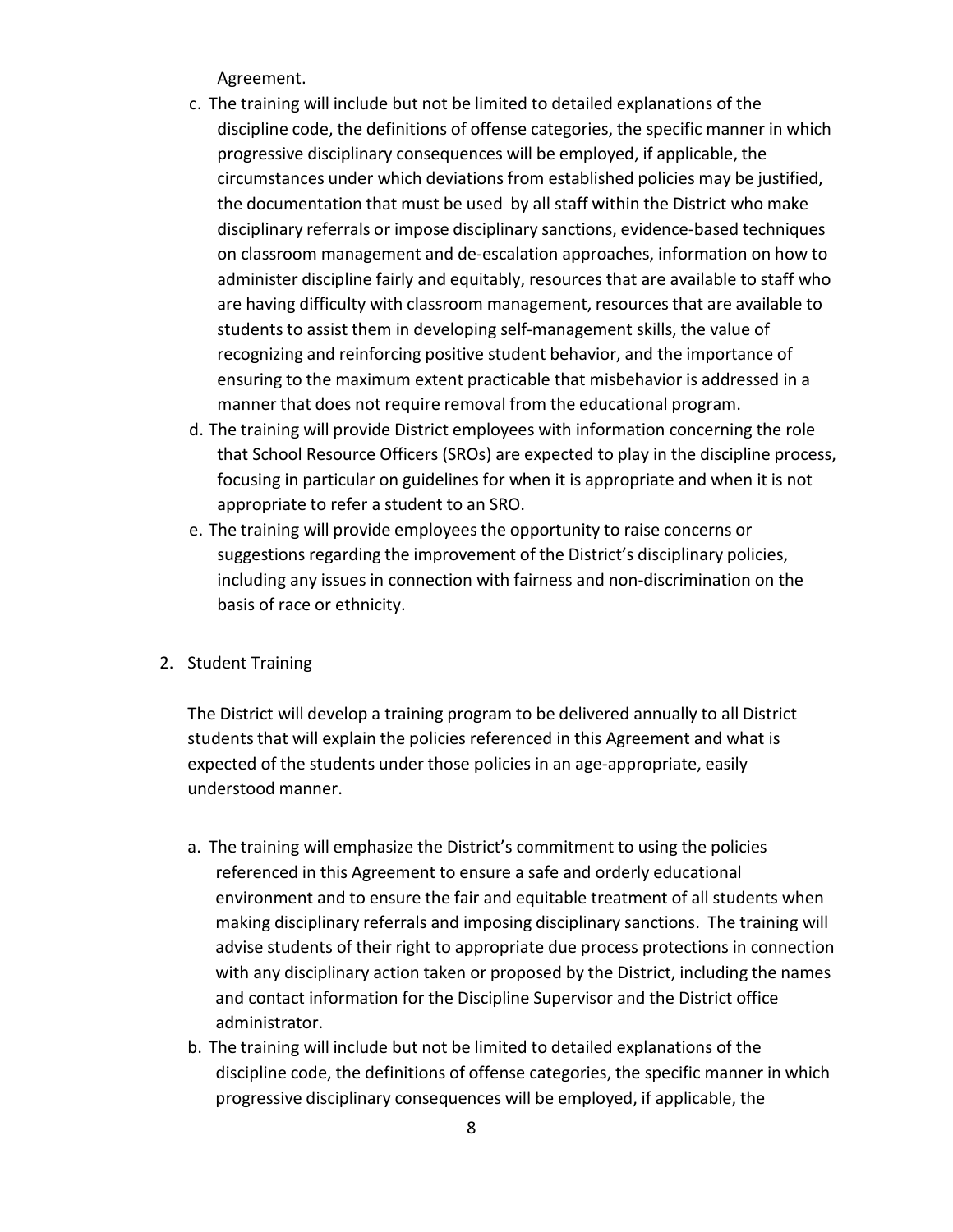circumstances under which deviations from established policies may be justified, and the District's commitment to ensuring to the maximum extent practicable that misbehavior is addressed in a manner that does not require removal from the educational program.

- c. The training will emphasize not only the consequences and procedures associated with non-compliance with the disciplinary code, but also provide guidance and information regarding appropriate behavioral standards, including resources to assist in developing self-management skills.
- d. The training will be distinct from, and not offered simultaneously with, the student forums described in Section E.2 of this Agreement.
- 3. Informational Programs for Parents, Including Outreach and Distribution of Policies

The District will develop an informational program to be offered to the parents or guardians of all District students that will explain the policies referenced in this Agreement in an easily understood manner and what is expected of students under those policies and the District's efforts in achieving fair discipline of all students. The program will provide parents the opportunity to raise concerns or suggestions regarding the improvement of the District's disciplinary policies, including any issues in connection with fairness and non-discrimination. The District will ensure that the informational program is offered in such a manner as to ensure the maximum possible participation by parents or guardians. This may include offering the program at multiple times in various locations and will include providing access to parents or guardians who are unable to attend the program to the materials developed by the District in association with the program. This will also include offering the program and the program materials in high-incidence languages within the District. In addition:

- a. The program will include District officials involved in the administration of discipline (e.g., administrators, teachers, guidance counselors); information about the District's recent actions under this Agreement; and a record of the meeting in order that the information collected can be considered by the District when assessing and modifying its policies and under this Agreement.
- b. The program will emphasize the District's commitment to using the policies referenced in this Agreement to ensure a safe and orderly educational environment and to ensure the fair and equitable treatment of all students when making disciplinary referrals and imposing disciplinary sanctions.
- c. The program will advise the parents or guardians of the right of students to appropriate due process in connection with any disciplinary action taken or proposed by the District.
- d. The program will include but not be limited to detailed explanations of the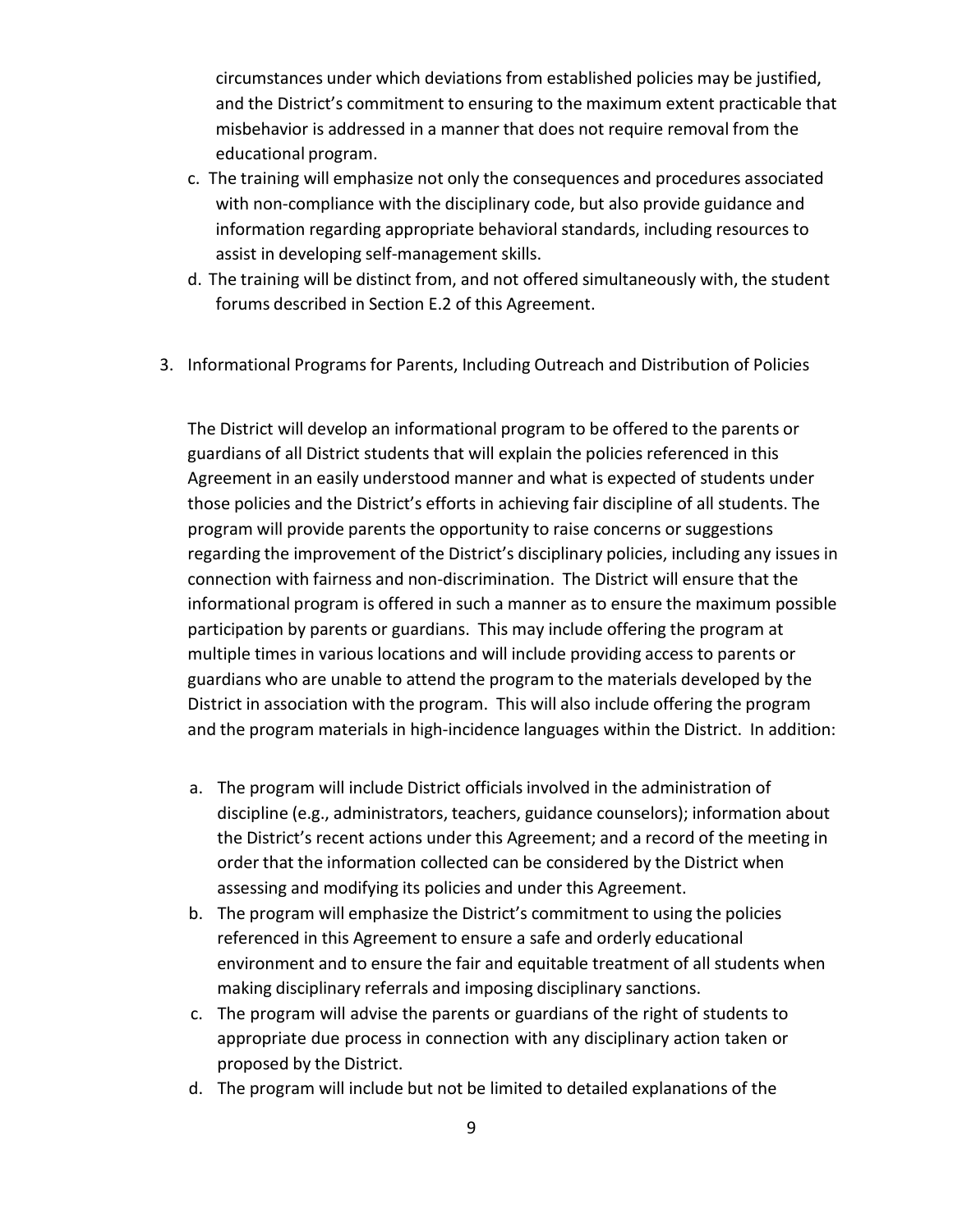discipline code, the definitions of offense categories, the specific manner in which progressive disciplinary consequences will be employed, if applicable, the circumstances under which deviations from established policies may be justified, resources that are available to students to assist them in developing selfmanagement skills and the District's commitment to recognizing and reinforcing positive student behavior and to ensuring to the maximum extent practicable that misbehavior is addressed in a manner that does not require removal from the educational program.

e. The program will advise the parents or guardians of the availability of the District Discipline Supervisor and the District office administrator, whom they may contact if they have any concerns about the manner in which the District's discipline policies are being implemented or if they need assistance in addressing student behavioral problems. The review of discipline decisions will be limited to the issues of determining compliance with due process and nondiscrimination policies.

### **REPORTING REQUIREMENTS**

- By June 1, 2014, the District will submit to OCR for review a description with supporting documentation of the training programs developed by the District in accordance with Section F.1 and F.2 and the informational programs developed by the District in accordance with Section F.3, including any translated materials.
- By December 1, 2014, and until the monitoring of this Agreement is closed, the District will provide OCR with the dates that training sessions were offered along with other outreach activities and a list of the participants in all trainings and informational programs pursuant to Section F.

### **G. Notice to Parents/Guardians**

- 1. The District's Code is available in hard copy and on the District's website. Students receive additional information about student responsibilities and behavior expectations in Student Handbooks, which are unique to each school site. The District will revise these documents to reflect any changes in disciplinary policies and practices made under this Agreement, as necessary, and continue its existing practice of notification to parents and students.
- 2. The District will develop a means to inform the public on data concerning referrals for discipline, Help/SAFE room and ICE assignments, out of school suspensions, expulsions, and referrals to law enforcement, including the most frequent reasons leading to exclusionary discipline and other factors determined by the District and/or the Consultant. The data will be disaggregated by race/ ethnicity, school, and/or grade level. The District will consider, but is not limited to, publishing a "data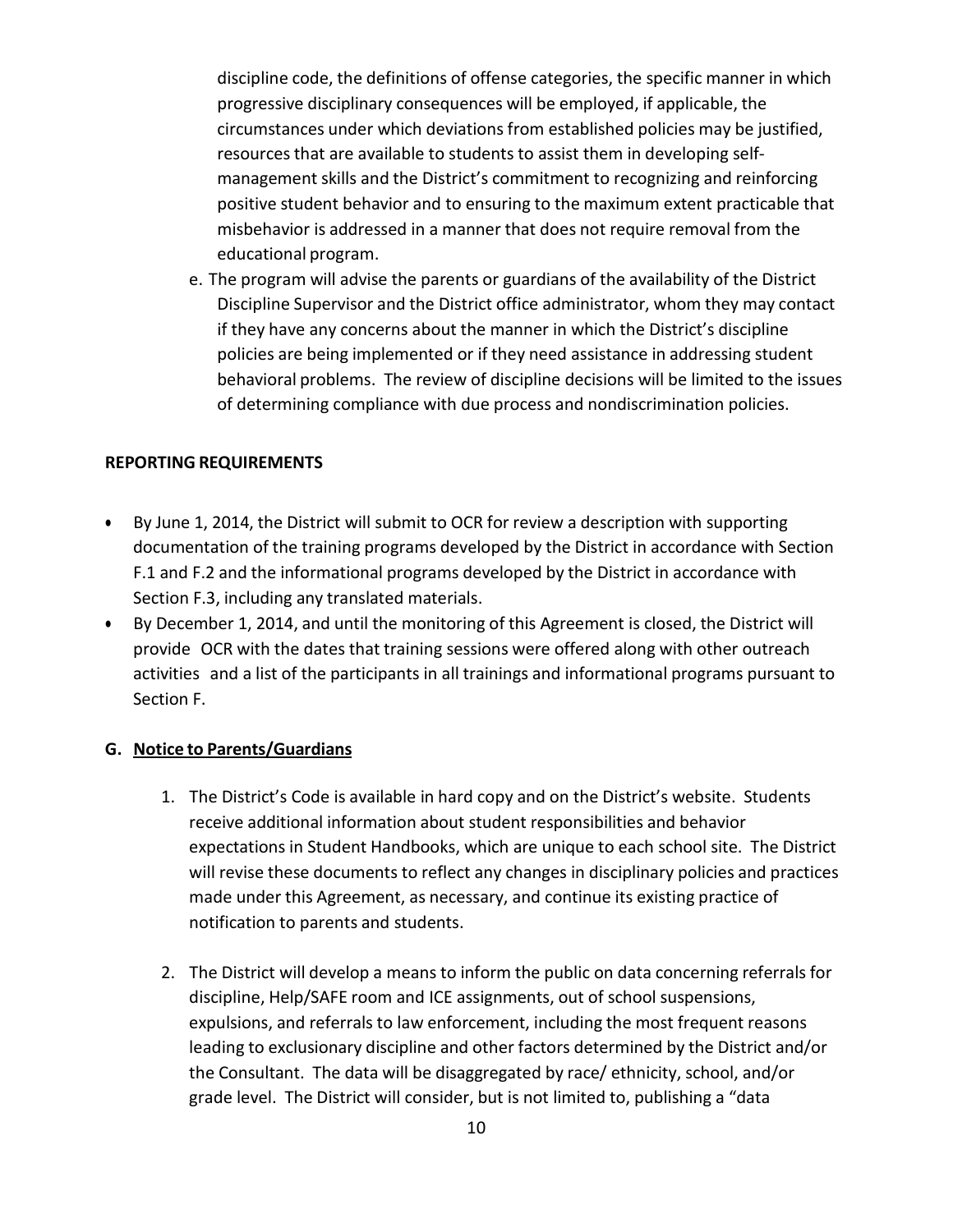dashboard" or some other means of information dissemination on its website or providing reports at Board meetings and other relevant public District forums.

3. The District will provide notice to parents and guardians about the availability of all sources of information regarding discipline, including the information required by Section G.2, contact information for the District's Discipline Supervisor and the District office administrator, and the right to file complaints of unlawful discrimination and denial of due process regarding the implementation of discipline policies. This notice will be posted on the District's website and will be mailed annually to all parents and guardians.

#### **REPORTING REQUIREMENTS**

• By August 15, 2014, and until the monitoring of this Agreement is closed, the District will provide a copy of the written notices pursuant to Sections G.1 and G.3, and documentation confirming the creation of the District's dashboard or comparable information system pursuant to Sections G.2 and G.3.

#### **H. School Resource Officers (SRO)**

1. Reporting

The District will ensure that all actions taken by SROs are reported to the District.

2. Review of SRO Interventions and Practices

The District will conduct a comprehensive review of SRO interventions and practices annually to assess their effectiveness and identify any changes that should be made to ensure that they align with the goals and objectives set forth in this Agreement. The review will include, but not be limited to, the following:

A review of every instance during the school year in which an SRO became involved in a student discipline matter to determine whether it was appropriate for the SRO to become involved in the matter and whether, once involved, the SRO acted in a manner that was consistent with state law and the District's expectations and its discipline policies. This review will also examine every instance where a District student was referred to law enforcement and carefully consider whether the referral to law enforcement was appropriate under state law and the circumstances present at the time and consistent with the treatment of other similarly situated students. If the District determines that the referral was inappropriate, it will promptly take steps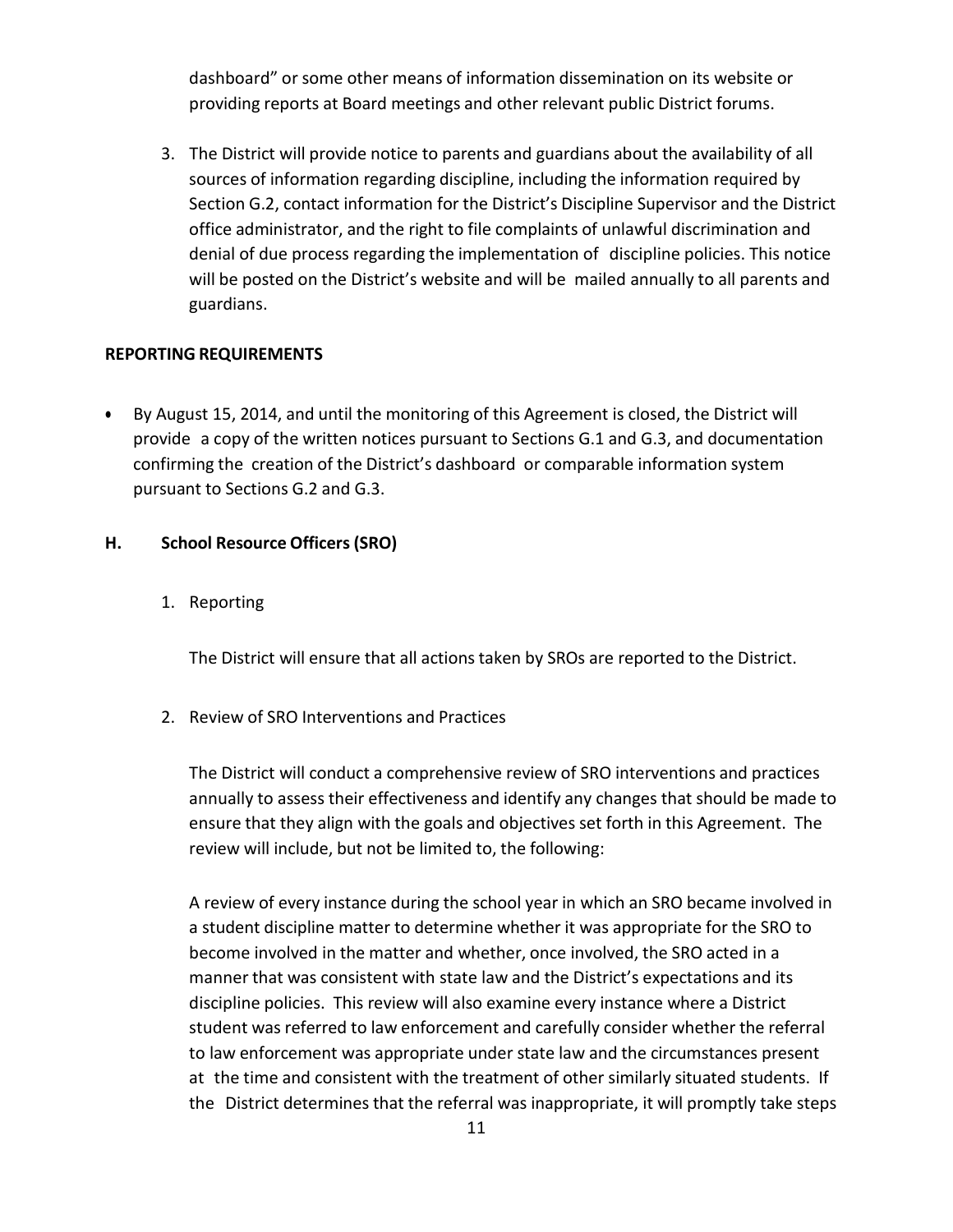to remedy any adverse effects, which may include efforts to correct District records and, where warranted, to discontinue law enforcement involvement in the incident.

3. SRO Training

The District will make good faith efforts to collaborate with local and state police departments with which it contracts for SROs to develop a training program to be delivered to all District SROs that will explain the revisions being made to SRO interventions and practices and what is expected of the SROs under the revised SRO interventions and practices and the District's revised student discipline policies, as well as to develop an orientation program to be delivered to all SROs newly assigned to the District that explains SRO intervention, what is expected of SROs ,and the District's student discipline policies.

## **REPORTING REQUIREMENTS**

- By June 30, 2014, the District will submit to OCR for review a description with supporting documentation of any revisions the District plans to make to SRO interventions and practices based on the review completed by the District pursuant to Sections H.1 and H.2.
- By October 31, 2014, the District will provide documentation to OCR confirming its good faith efforts to collaborate with local and state police departments with which it contracts for SROs to develop a training program to be delivered to all District SROs pursuant to Section H.3. If the District's efforts are successful, the District will submit to OCR for review the proposed training program for SROs that it developed in collaboration with the police departments. The District shall submit documentation confirming implementation of the SRO training program.

# **I. Data Collection, Evaluation and Assessment, and Self-Monitoring**

- 1. The District will establish uniform standards for the content of student discipline files at all District schools. The standards will be designed to ensure that the District keeps accurate and complete records of all discipline incidents, including those that do not result in the imposition of disciplinary sanctions. To this end, the District will develop and submit to OCR for review and comment a uniform District referral form and a uniform District disciplinary sanctions form at each school level to be used by all staff within the District when imposing disciplinary sanctions. At a minimum, the forms will require the person using them to provide the following information:
	- a. the name or staff identification/employee number of the person making the referral;
	- b. the name or staff identification/employee number of the person determining the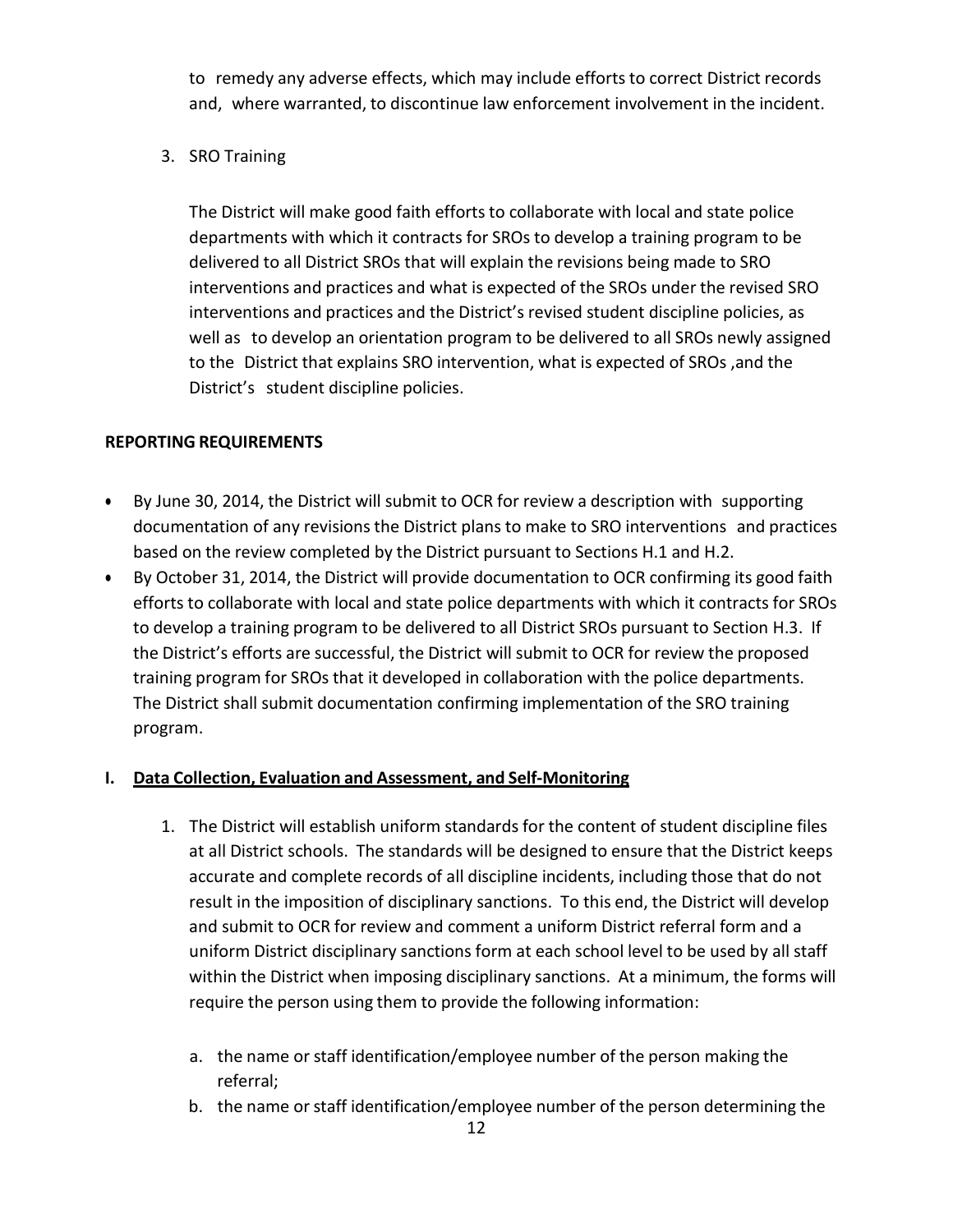sanction;

- c. detailed information to explain the circumstances that led to the disciplinary referral, including the conduct and the setting (e.g., classroom, bus, cafeteria, hallway);
- d. any student and/or adult witness(es) to the incident;
- e. any other students involved in the incident;
- f. a description of all approaches that were attempted in order to address the behavior at issue prior to referral for discipline;
- g. the number of "chances" or opportunities the student was given to self-correct the behavior before the office referral became necessary;
- h. instructions to the referring staff member to describe the incident in terms of conduct and not in terms of the Code violation;
- i. the disciplinary sanction imposed or, if no sanction was imposed, the reason for that decision;
- j. the Code violation(s) for which the sanction was imposed;
- k. the factual basis for the sanction imposed and the justification for the selection of the particular penalty imposed from within the range of possible penalties that could have been imposed, including the student's prior disciplinary history; or, if no sanction was imposed, the reason for that decision;
- l. the date the referral was made or the sanction was imposed;
- m. the name/identification number, race/ ethnicity, and grade level of the student(s) being referred and all other students involved in the incident, whether or not they were referred for discipline themselves; and
- n. attempts to contact parents and/or guardians.

Individual schools may elect to collect information in addition to the information required in subsections a-n above.

- 2. The District will work with the developers of the District's data system to obtain enhancements or updates to the system as needed in order to collect and accurately record the information required by this Section electronically. However, unless and until paper forms are no longer in use, the District will retain and store paper referral forms as well as all other documents used in the discipline of students throughout the monitoring of this Agreement.
- 3. The District will collect and evaluate data regarding all referrals for student discipline, including those that did not result in the imposition of disciplinary sanctions, the imposition of disciplinary sanctions, referrals to law enforcement, and suspension and expulsion at all District schools. The data collected will include, but not be limited to, the following: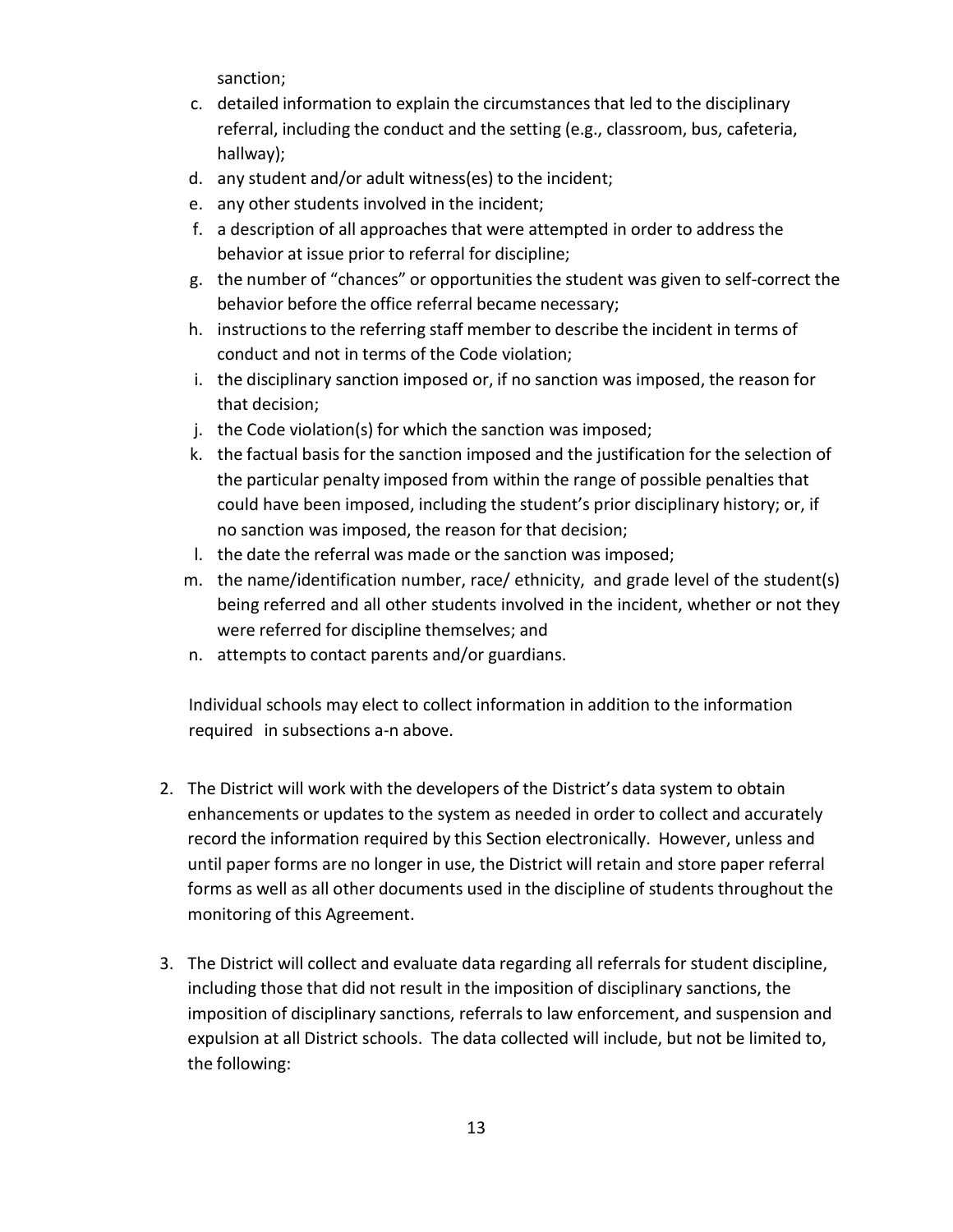- a. The name/identification number, race/ ethnicity, and grade level of each student referred for discipline;
- b. For each referral, the name/identification number, race/ ethnicity, and grade level of all other students involved in the incident, whether or not they were referred for discipline themselves;
- c. A detailed description of the misconduct (in the comment field);
- d. A description of all approaches that were attempted in order to address the behavior at issue prior to referral for discipline;
- e. The date of the referral;
- f. The specific Code violation for which the referral was made;
- g. The referring staff member (by staff identification/employee number);
- h. The school and type of class from which the referral was made or other specific settings (e.g. bus referral, hallway referral);
- i. Whether there were any student and/or adult witness(es) of the incident; names of witness(es); number of witnesses;
- j. the number of "chances" or opportunities the student was given to self-correct the behavior before the office referral became necessary;
- k. whether the student's parent/guardian was contacted;
- l. The prior disciplinary history of the student;
- m.(If different from f., above) The specific Code violation for which the student was punished and the penalty/sanction imposed or, if no violation was charged or penalty/sanction imposed, the reason why;
- n. The outcome of the manifestation hearing determination, if applicable;
- o. The date the penalty/sanction was imposed;
- p. The length of the penalty/sanction (in number of days);
- q. The staff member who assigned the penalty/sanction (by staff identification/employee number);
- r. Whether the student was transferred to the alternative school or to a different school site;
- s. Whether school-based or local law enforcement were involved (e.g. law enforcement was notified of the offense);
- t. Whether the referral to law enforcement was mandatory and, if so, the statute or ordinance governing the referral;
- u. Whether the student was arrested as a result of school-based or law enforcement involvement;
- v. Any other non-punitive outcomes arising out of each referral incident, including, but not limited to, referral for homebound services, disability evaluation; and
- w. Whether the student was given access to appropriate due process procedures in connection with the penalty/sanction, including but not limited to being given the opportunity to present his or her version of events and/or an explanation for their conduct prior to the imposition of sanctions, and whether, when, and how their parents were contacted in connection with each referral incident.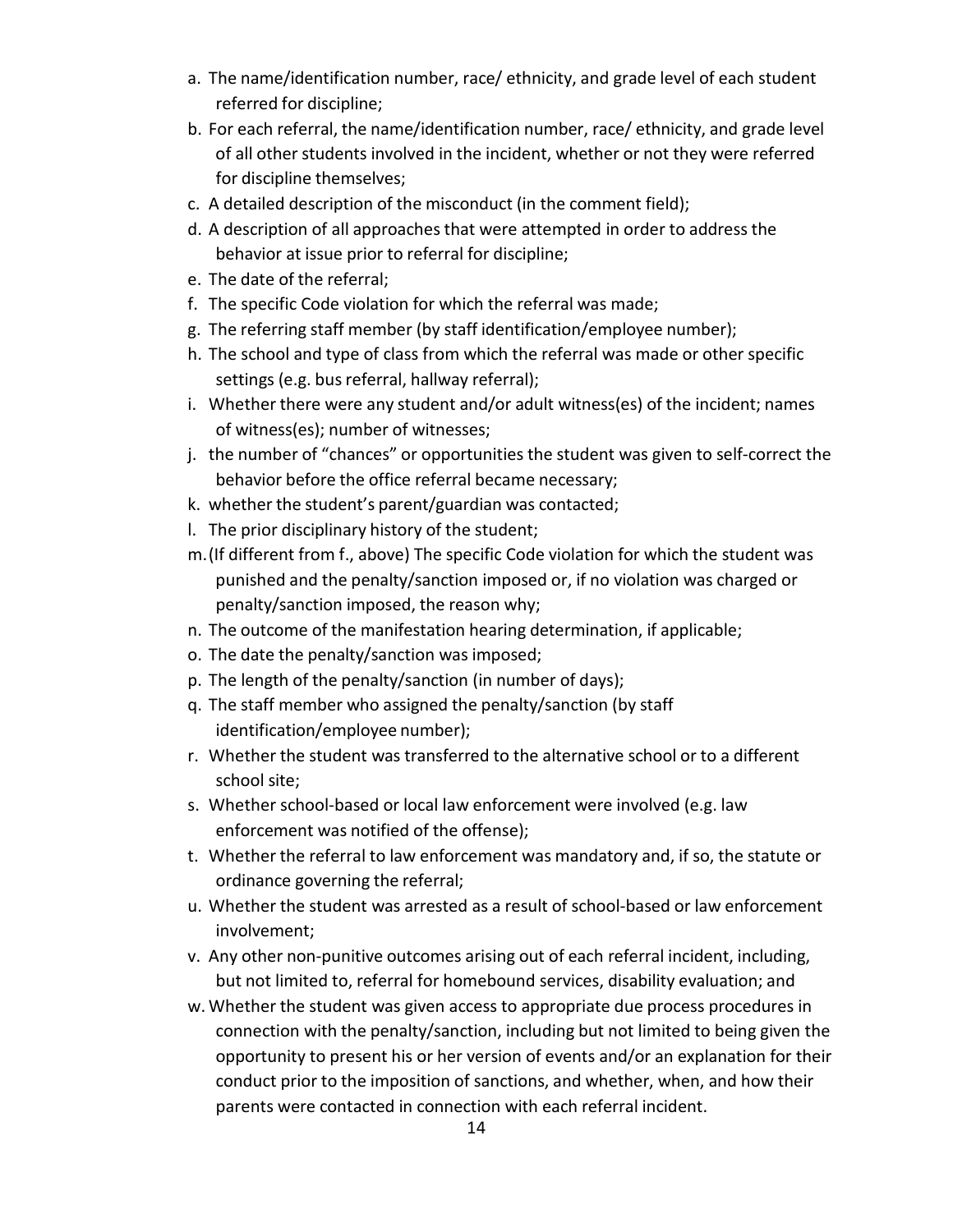- 4. Each school principal will meet at the conclusion of each semester with the teachers at his/her school to discuss strategies for teaching, encouraging and reinforcing positive student behavior that do not require engagement with the discipline system and to discuss the discipline of students for that semester. The discussion will specifically review the data gathered by the District under Section I.3 of this Agreement and the results of the review conducted by the discipline review team under Section 6 of this Agreement. The meetings will examine how discipline referrals and disciplinary sanctions imposed at the school compare to those at other schools and consider any data or other information showing that members of any group for whom data are collected pursuant to Section I.3 above are disproportionately referred for discipline or sanctioned more harshly than similarly-situated students of other groups. If the data show such disproportion, the teachers will be reminded of District resources that are available to assist them in managing their classrooms and reinforcing positive student behavior. Where the data or other information show that a particular teacher is responsible for a disproportionate number of referrals or disproportionately refers members of any such group, the principal will meet privately with that teacher to explore the reasons for the disproportion, and examine potential solutions. If the data or information shows that the teacher is failing to adhere to the District's student discipline policies or practices or is engaging in discrimination, the principal will consider appropriate corrective action, including but not limited to, additional training or disciplinary action, subject to the rights afforded to employees under state and/or federal law. Where the data show no disproportion at the school and/or in particular classrooms orsuggest that a teacher has been particularly successful in managing student discipline at the classroom level, the meetings will examine steps that are being taken at the school or by the individual teacher to ensure the fair and equitable enforcement of the District's student discipline policies that might be shared as "best practices" with other teachers at the school and with other schools where disproportion exists.
- 5. The Superintendent or Superintendent's designee(s) will meet at the conclusion of each school year with the principal of each school to discuss the data gathered by the District under Section I.3, as well as with the Discipline Supervisor, to examine the issues raised pursuant to Section D and the report of the discipline review team pursuant to Section I.6. The meetings will examine how discipline referrals and disciplinary sanctions imposed at each school compare to those at other schools and, if applicable, to schools outside the District, and consider any data showing that members of any group for whom data are collected pursuant to Section I.3 are disproportionately referred for discipline or sanctioned more harshly than similarlysituated students of other groups. If the data show such disproportion, the meetings will explore possible causes for the disproportion. The meeting will also review the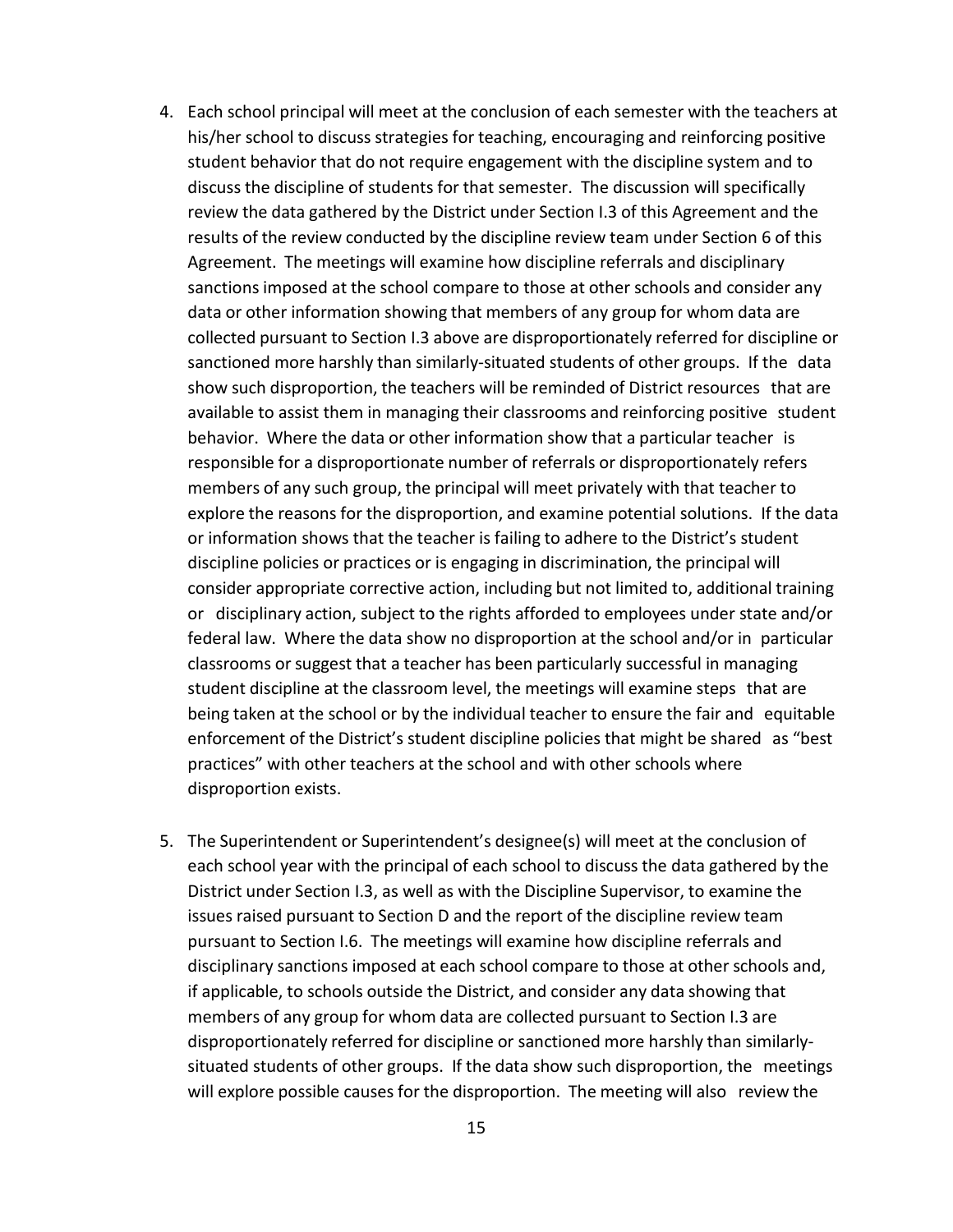District's resources that are available to teachers to assist them in managing their classrooms and reinforcing positive student behavior. If the data or other information shows that the principal or other school staff are failing to adhere to the District's student discipline policies and practices or are engaging in discrimination, the Superintendent or Superintendent's designee(s) will consider appropriate corrective action, including but not limited to, additional training or disciplinary action, subject to the rights afforded to employees (including administrators) under state and/or federal law. Where the data show no disproportion, the meetings will examine steps that are being taken at the school to ensure the fair and equitable enforcement of the District's student discipline policies that might be adopted as "best practices" at those schools where disproportion exists.

In addition, if the data or other information show that a particular school is referring disproportionately high numbers of students of a particular group to law enforcement or that the SRO is involved in disproportionately high numbers of disciplinary referrals of students of a particular group, the appropriate District administrator will meet with the SRO and all administrators involved in disciplinary decisions to discuss the data and obtain an explanation for the disproportionality. The principal will then submit a written report to the Superintendent or Superintendent's designee(s) explaining the principal's findings and recommendations for further action. Based on the principal's report and recommendations, the Superintendent or Superintendent's designee(s) will take whatever corrective action he or she deems necessary to address the disproportionality, up to and including, if appropriate, a request that the SRO be replaced and modification of student discipline files, subject to applicable state and/or federal law.

- 6. The District will establish a Discipline Review Team for the purpose of randomly reviewing a percentage of the disciplinary actions taken at each District school on an ongoing basis to ensure that the actions taken were non-discriminatory and consistent with the District's student discipline policies and practices.
- 7. Beginning with June 30, 2015, and at the conclusion of each subsequent school year, the Discipline Review Team will prepare a report that summarizes the results of its review at each school and includes recommendations on any changes to the District's student discipline policies and practices that should be made in light of the team's findings. The Discipline Review Team will, in consultation with the consultant, develop goals and benchmarks for measuring the District's efforts at implementing its student discipline policies and practices in a non-discriminatory manner. If at any point during this process the Discipline Review Team identifies any disciplinary action that was discriminatory or inconsistent with the District's student discipline policies, it will immediately report its finding to the Superintendent, who will take immediate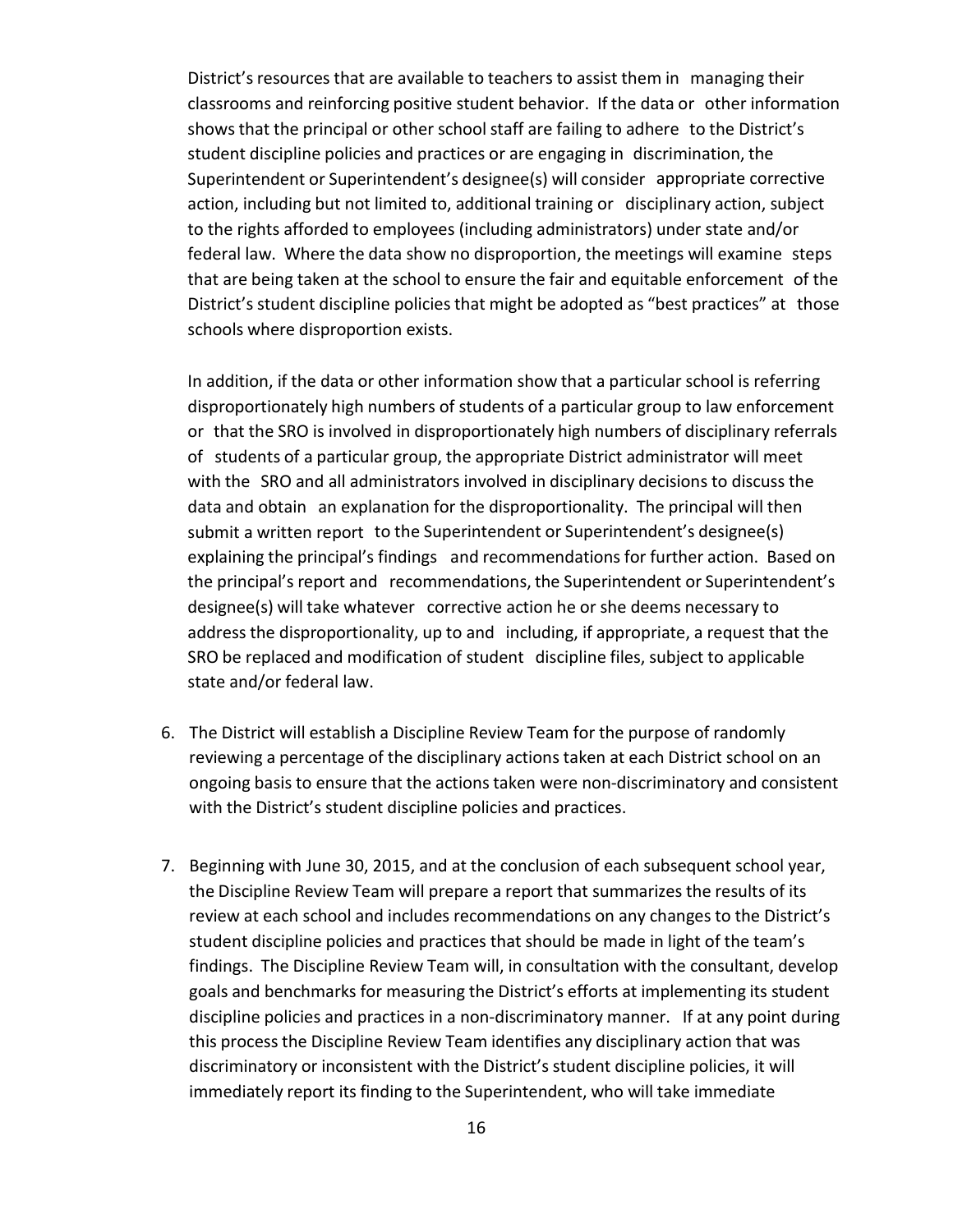corrective action, subject to the requirements of applicable state and/or federal law. Under such a circumstance, the Discipline Review Team will also expand its review at the school in question to include every disciplinary action taken at the school during the school year.

- 8. At the conclusion of the 2013-14 school year and each school year thereafter, the District will consider whether additional changes to its student discipline policies are warranted based on its evaluation of the District-wide student discipline data gathered under Section I.3 of this Agreement, the meetings conducted by the District under Sections I.4 and I.5 of this Agreement, the input and recommendations made by the Discipline Supervisor under Section D of this Agreement, and the findings made by the Discipline Review Team established under Section I.6 of this Agreement.
- 9. The District will ensure that its employees enter accurate discipline data in the Department's Civil Rights Data Collection.
- 10. Prior to the conclusion of the monitoring of this agreement by OCR, the District will provide information to OCR establishing that any remaining racial disparities in the administration of discipline are not the result of unlawful discrimination.

#### **REPORTING REQUIREMENTS**

- By June 30, 2014, the District will submit to OCR documentation of its implementation of Section I.1 and 2, including a sample of its newly-designed referral form, any enhancements to the computer data tool, and any other recordkeeping systems.
- By June 30, 2015, and annually thereafter until the monitoring of this Agreement is closed, the District will create an annual report for submission to OCR for the duration of the monitoring of this Agreement that summarizes the information collected under Section I.3 of this Agreement and assesses whether the District is implementing its student discipline policies in a non-discriminatory manner. The evaluation of the data will include, but not be limited to, the following:
	- a. Periodic review of discipline referrals and penalties imposed to examine whether any group of students for whom data are collected pursuant to Section I.3 above is receiving more referrals or discipline than other groups in comparison to their respective enrollments;
	- b. Periodic review of referrals to law enforcement to examine whether any group of students for whom data are collected pursuant to Section I.3 above is receiving more referrals than students of other groups or the SRO is involved in disproportionately high numbers of disciplinary referrals of students of a particular group;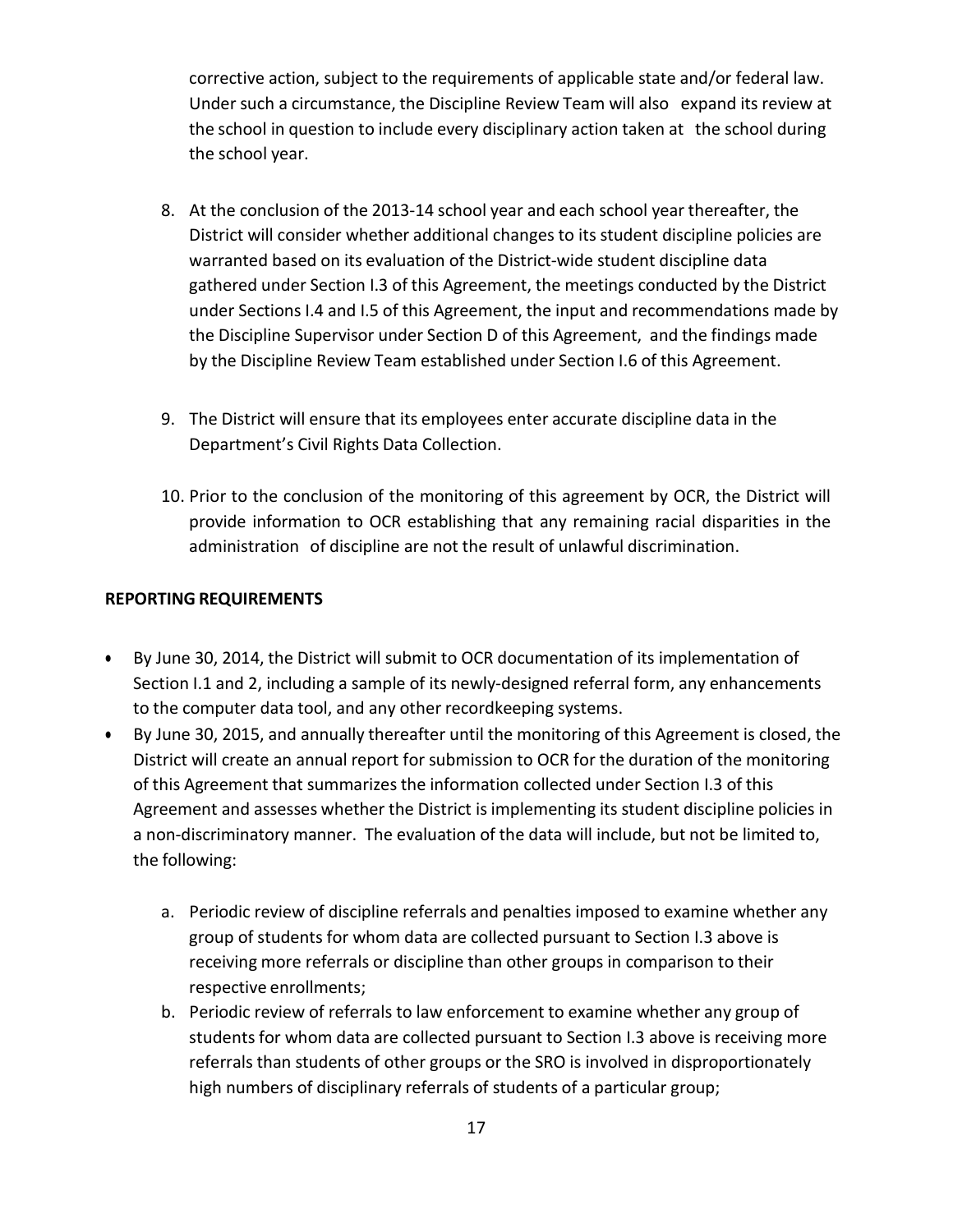- c. Periodic review of student expulsions to examine whether any group of students for whom data are collected pursuant to Section I.3 above is receiving more expulsions than students of other groups;
- d. Examination of whether certain teachers and administrators refer disproportionately high numbers of any group of students for whom data are collected pursuant to Section I.3 above for discipline or are disproportionately responsible for imposing disciplinary sanctions that include exclusion from the educational program;
- e. Examination of whether any group of students for whom data are collected pursuant to Section I.3 above are disproportionately referred for offenses in which subjective judgment is exercised, while students of other groups are not;
- f. Examination of whether all students are consistently referred for similar misbehaviors;
- g. Examination of whether waivers of punishment, if available, are available to all students;
- h. Examination of whether penalties imposed are consistent with the penalties specified in the District's discipline policies and procedures and, where exceptions are made, whether they are justified; and
- i. A summary of all of the complaints received and their disposition by the District administrator identified by the superintendent to handle parent/student complaints related to discipline issues.
- By July 1, 2015, and annually thereafter until the monitoring of this Agreement is closed, the District will submit reports to OCR documenting its implementation of Sections I.3, I.4, I.5, and I.7 of this Agreement for the 2014-15 and subsequent school years, as appropriate. The report will demonstrate that the meetings required by Sections I.4 and I.5 of the Agreement have taken place and indicate whether any problems or best practices were identified. If so, the report will describe what actions were taken or are being taken by the District in response. In addition, the report will summarize the conclusions reached by the discipline review team regarding the disciplinary actionstaken at each District school during the school year, along with a description of any changes to the District's student discipline policies being made or considered by the District as a result of the District's implementation of Section I.8.

### **IMPLEMENTATION OF THIS AGREEMENT**

This Agreement is not intended to require the District or any of its employees to take any action or fail to take any action otherwise required by state and/or federal law. Instead, this Agreement is intended to be consistent with compliance with state and federal laws applicable to the District.

The District understands that by signing this Agreement, it agrees to provide data and other information in a timely manner. Further the District understands that during the monitoring of this Agreement, OCR may visit the District, interview staff and students and request such additional reports or data as are necessary for OCR to determine whether the District has fulfilled